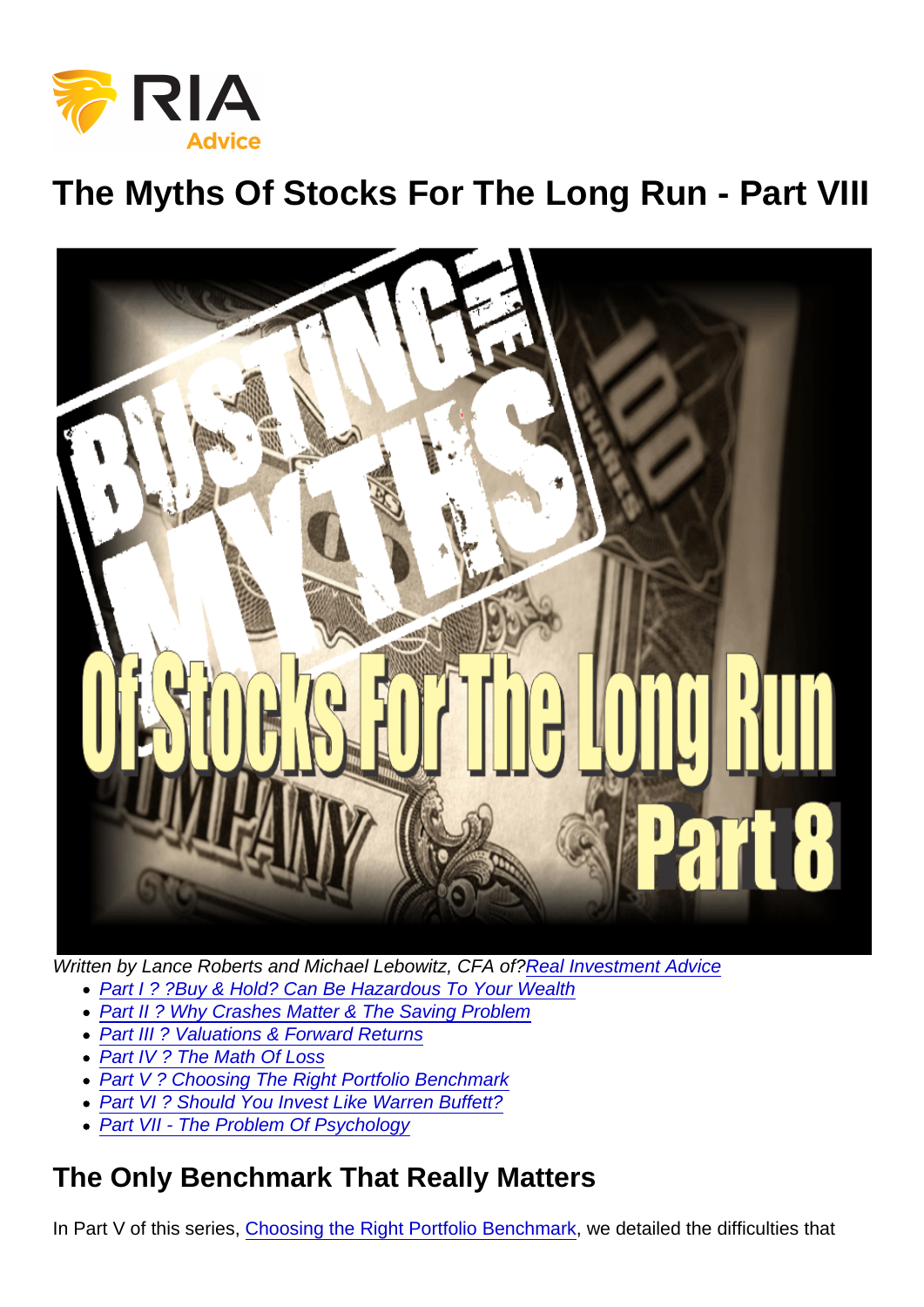investors face when trying to track a particular index. In particular we closed with the following thoughts:

"Stock indexes have little to do with your goals.?However, just because your portfolio beat the S&P 500, it does not mean your wealth is actually growing."

While Part V focused on the trouble of trying to match the returns on the popular equity indexes, we must shift our focus to the only benchmark, or index, that if matched or outperformed will guarantee you have met your retirement goals. In a recent interview, New England Patriots quarterback Tom Brady stated that they start each year with one goal; " win the Super Bowl ". Unlike many other NFL teams, the Patriots do not settle for a better record than last year or improved statistics. Their single-minded goal is absolute and crystal clear to everyone on the team. It provides a framework and benchmark to help them coach, manage and play for success. Anything short of winning the Lombardi Trophy is a failure. When most individuals think about their investment goals, they have hopes of achieving Super Bowl like returns that guarantee a comfortable retirement. Interestingly, however, tracking an all equity benchmark like the S&P 500 index does not necessarily provide individuals with the road map to meet their goals. It is akin to the Patriot's aiming to have a playoff worthy record. To explain this clearly, we need to have a better understanding of what we are talking about. Despite much of the mainstream commentary that if you simply "buy and hold" an index over a 118-year period you will be fabulously wealth, for the rest of us mere mortals, we only have the time from the start our saving and investing journey to where it ends. This is typically 25-35 years.

# The S&P 500

Almost all investors benchmark their returns, manage their assets and ultimately measure their success based on the value of a stock, bond or a blended index(s). The most common investor benchmark is the S&P 500, a measure of the return of 500 large-cap domestic stocks. The performance of the S&P 500 and your retirement goals are unrelated. The typical counterargument claims that the S&P 500 tends to be well correlated with economic growth and is therefore a valid benchmark for individual portfolio performance and wealth. While that theory can be easily challenged, especially over the past decade, the following question remains:

#### "Is economic growth a more valid benchmark than achieving a desired retirement goal?"

Additionally, there are long periods like we are currently witnessing where returns can be very flat, or negative, from the previous starting point as shown in the chart below.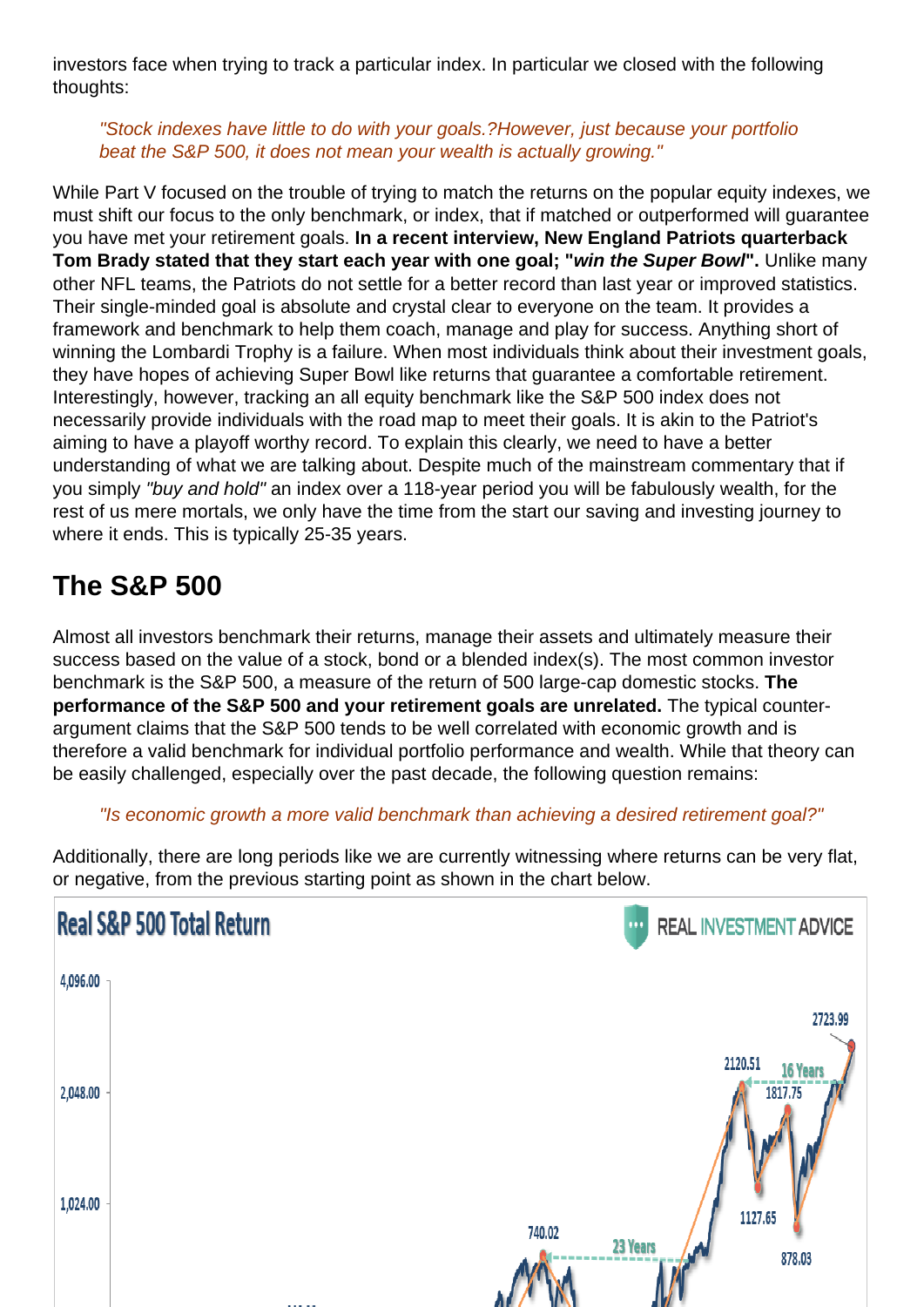The table below is the most critical. The table shows the actual point gain and point loss for each period. As you will note,?there are periods when the entire previous point gains have been either entirely, or almost entirely, destroyed.?

## What About Inflation & Purchasing Power

Even if we have a very long investment time horizon and are willing to ignore the high frequency of large variances between price and valuation, there is a much bigger problem to examine. Consider the following question:

"If you are promised a consistent annualized return of 10% until your retirement, will that allow you to meet your retirement goals?"

Regardless of your answer, we bet that most people perform a similar analysis to answer it. Compound your current wealth by 10% annually to arrive at a future portfolio value and then determine if that is enough for the retirement need in mind. Simple enough, but this calculus fails to consider an issue of vital importance. What if inflation were to run at an 11% annual rate from today until your retirement date? ?Your portfolio value will have increased nicely by retirement, but your wealth in real terms, measured by your purchasing power, will be less than it is today. Now, suppose that instead of a constant 10% return, you were offered annual returns equal to the annual rate of inflation (the consumer price index or CPI) plus 3%. This past year, based on 2017 CPI of approximately 2%, the CPI plus 3% would provide a total return of approximately 5% (2% + 3%). That compares poorly to greater than 20% total return for the S&P 500. We venture to say that many readers would be reluctant to accept such an ?unsexy? proposition. Whether a premium of 3% is the right number for you is up for debate, but what is not debatable is that a return based on inflation, regardless of the performance of popular indexes, is a much more effective determinant of future wealth and purchasing power. A quick side note- ?Gambler?s Fallacy? as discussed in [Part](https://realinvestmentadvice.com/the-myths-of-stocks-for-the-long-run-part-vii/) [VII](https://realinvestmentadvice.com/the-myths-of-stocks-for-the-long-run-part-vii/) is a big physiological barrier facing most investors.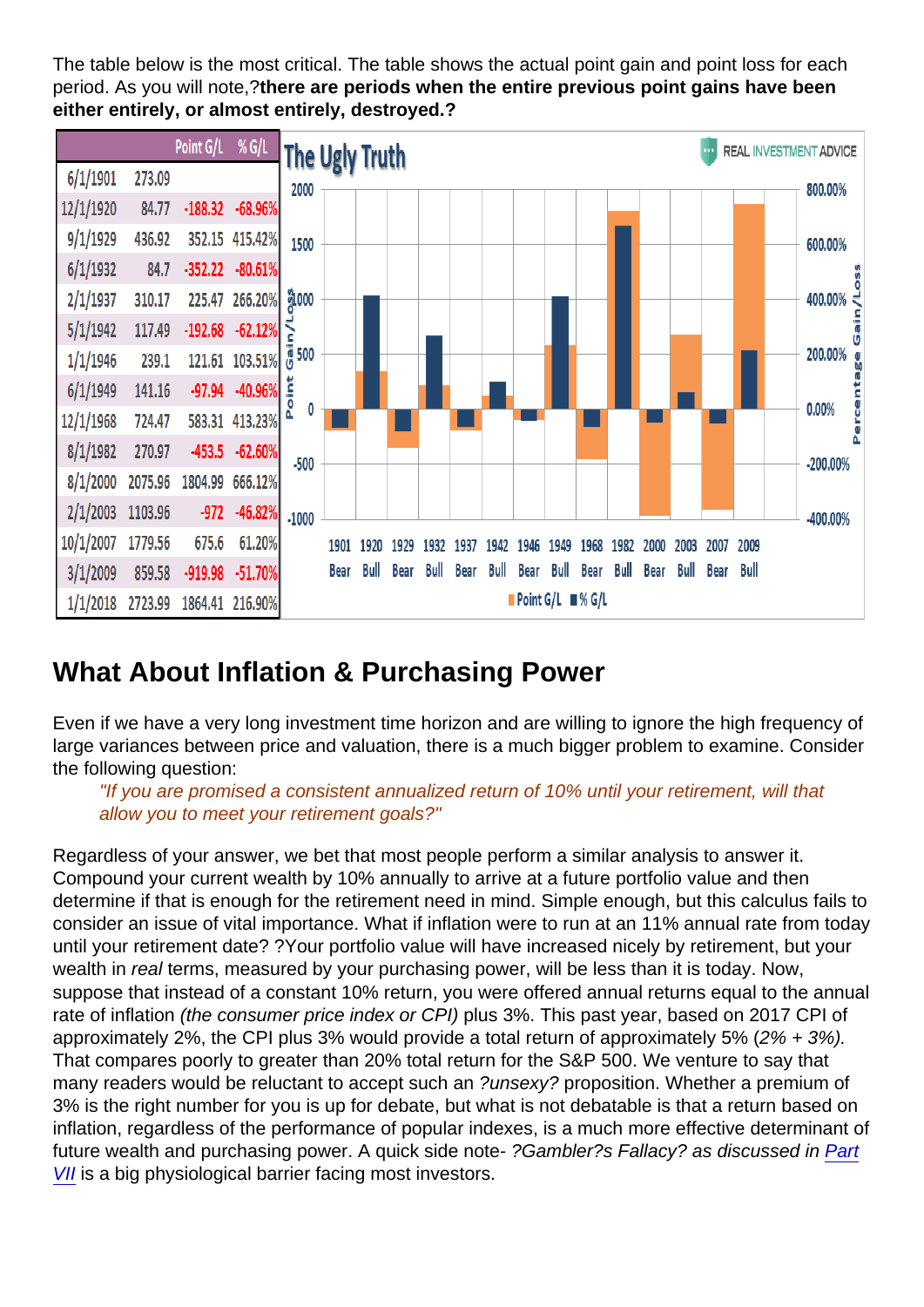"As emotionally driven human beings, we tend to put a tremendous amount of weight on previous events believing that future outcomes will somehow be the same."

As a??saver,??trying to reach our financial objectives, we have three primary responsibilities:

- 1. Have an appropriate savings rate for our goals,
- 2. Ensure those savings adjust for inflation over time, and;
- 3. Don?t lose it.?

There have been plenty of times in history where you literally could stick your money in a? ?savings??account and earn enough,??risk-free,??to??save??your way to retirement. The chart below shows the savings rate on short-term deposits adjusted for inflation.

However, in recent decades, "savers' have not been so fortunate. Furthermore, as noted above, most investors do NOT have 90, 100, or more years to invest. Given that most investors do not start seriously saving for retirement until the age of 35, or older, that leaves 25-35 years for them to reach their goals.?If that stretch of time happens to include a 12-15 year period in which returns are flat, as history tells us is probable, then the odds of achieving their goals are massively diminished. Let's set up an example to explain the impact of inflation more clearly.

In 1988, Bob is 35-years old, earns \$75,000 a year,?saves 10% of his gross salary ?each year and wants to have the same income in retirement that he currently has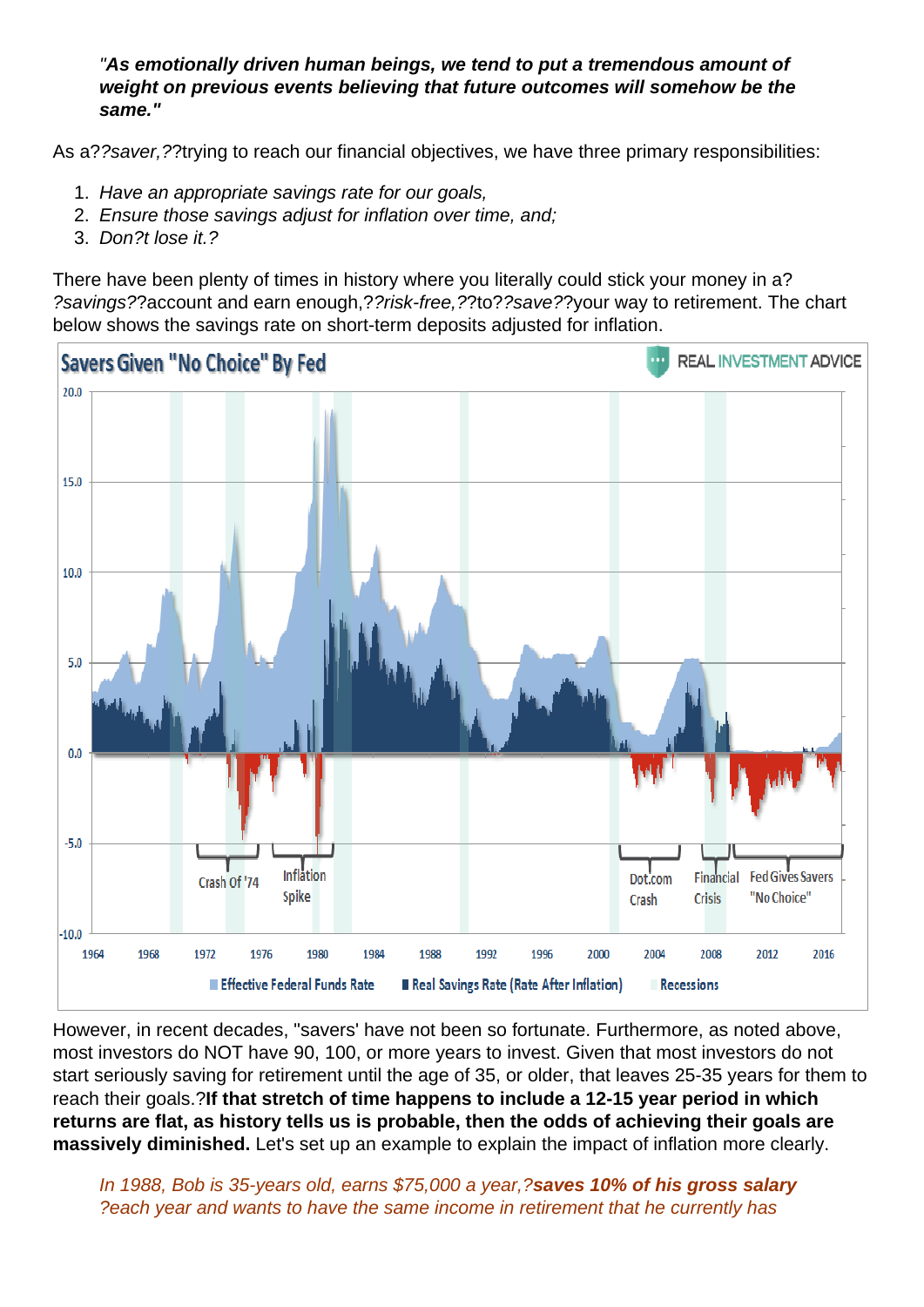today. In our forecast, we will assume the market returns 7% each year (same as promised by many financial advisors) and we will assume a 2.1% inflation rate (longterm median) to help determine his desired retirement income.

Looking 30 years forward, as shown below, when Bob will be 65,?his equivalent annual income requirement ?will increase to approximately?\$137,000?as shown below.

Understanding the relevance of this simple graph is typically problem number one for investors. Many savers fail to realize that their income needs will rise significantly due to inflation.?In Bob?s case, \$137,000 is the future equivalent to his current \$75,000 salary assuming a modest 2.1% rate of inflation. ?If the double-digit inflation rate of the 1970?s were to reappear, Bob?s income needs would be significantly higher, and a larger lump sum of savings would be required to generate that higher level of income. Even if inflation remains moderate slight increases in inflation will have a big effect on Bob's equivalent income. A 3.0% rate of inflation, for instance, increases his annual need by \$39,000. In this case, to meet his \$137,000 retirement income goal and keep his wealth intact, Bob will need to amass a portfolio over \$4.5 million. The figure is based on?a 3% withdrawal rate matching the long-term Treasury yield.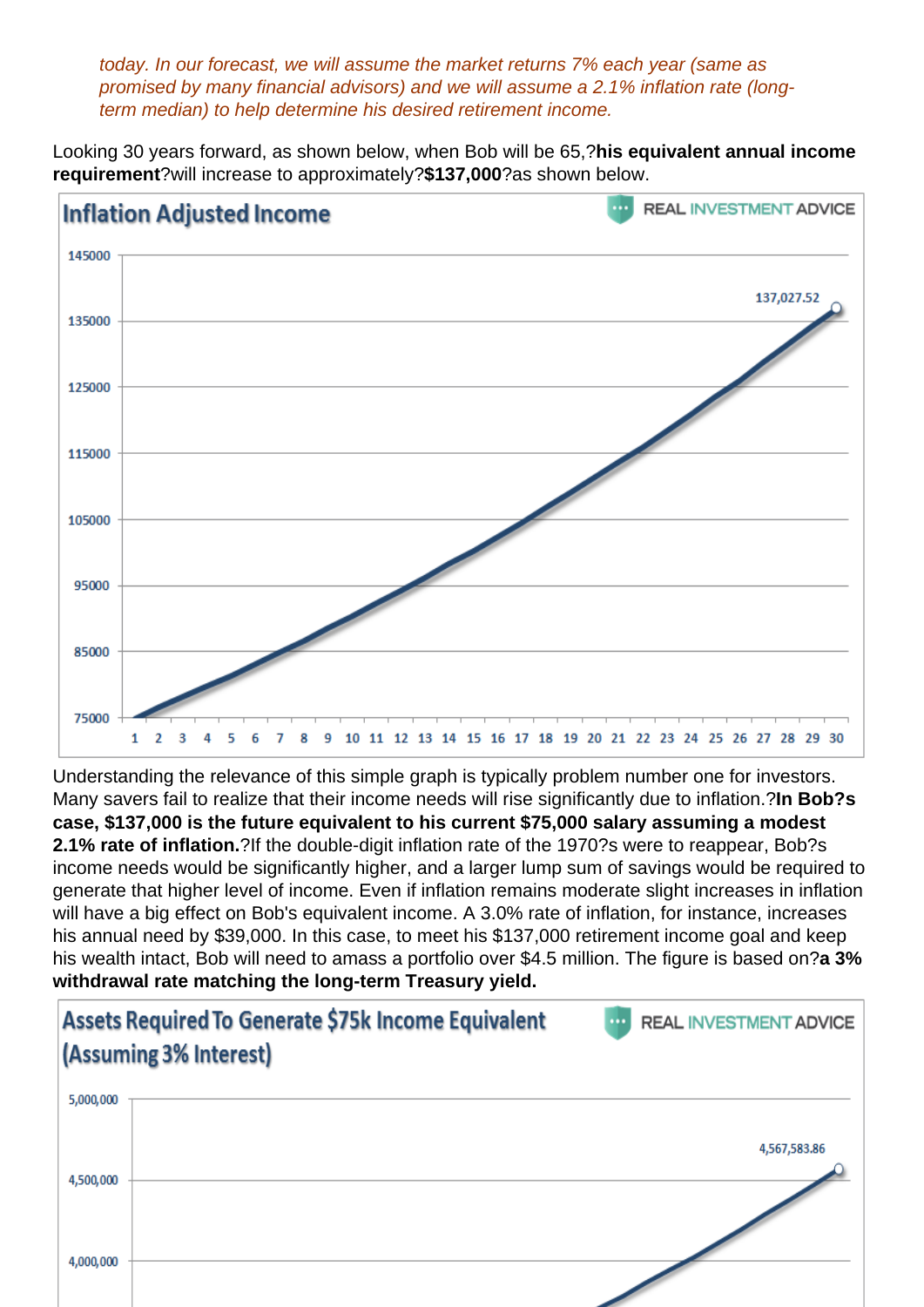(The graph excludes social security, pensions, etc. ? this is for illustrative purposes only.)In this analysis, we give Bob a big advantage and assume that he has been a diligent saver and has accumulated a nest egg of \$100,000 to jump-start his savings adventure. <sup>?</sup> Purthermore, we start his investment period in 1988 following the 1987 crash. Bob?s first 12 years of investing was one of the greatest periods to be in U.S. equities. But did Bob reach his investment goals after doing EVERYTHING right according to the current mainstream investing commentary? Did?just "buying, holding and dollar cost averaging" into the S&P 500 give Bob more than enough capital to meet his goals? Let's take a look at 3-different investment portfolios.

- Portfolio 1 ???Buy & Hold:? ?? the??real??total return, dividend reinvested, S&P 500 index.
- Portfolio 2 ? ??Buy Gold? ?? the gold index price?(since gold is supposed to adjust for inflation)
- Portfolio 3, ?? ?Risk Managed? ?? the??real??total return S&P 500 index, but will switch to cash when the S&P 500 violates its 12-month moving average.
- Each portfolio will be? ?dollar cost averaged? ?at a rate of \$650/month or \$7500/annually.

(I have not included fees, taxes, and expenses, which also reduces long-term returns, which I have[?covered previously here.](https://realinvestmentadvice.com/the-fatal-flaws-in-your-financial-plan/))